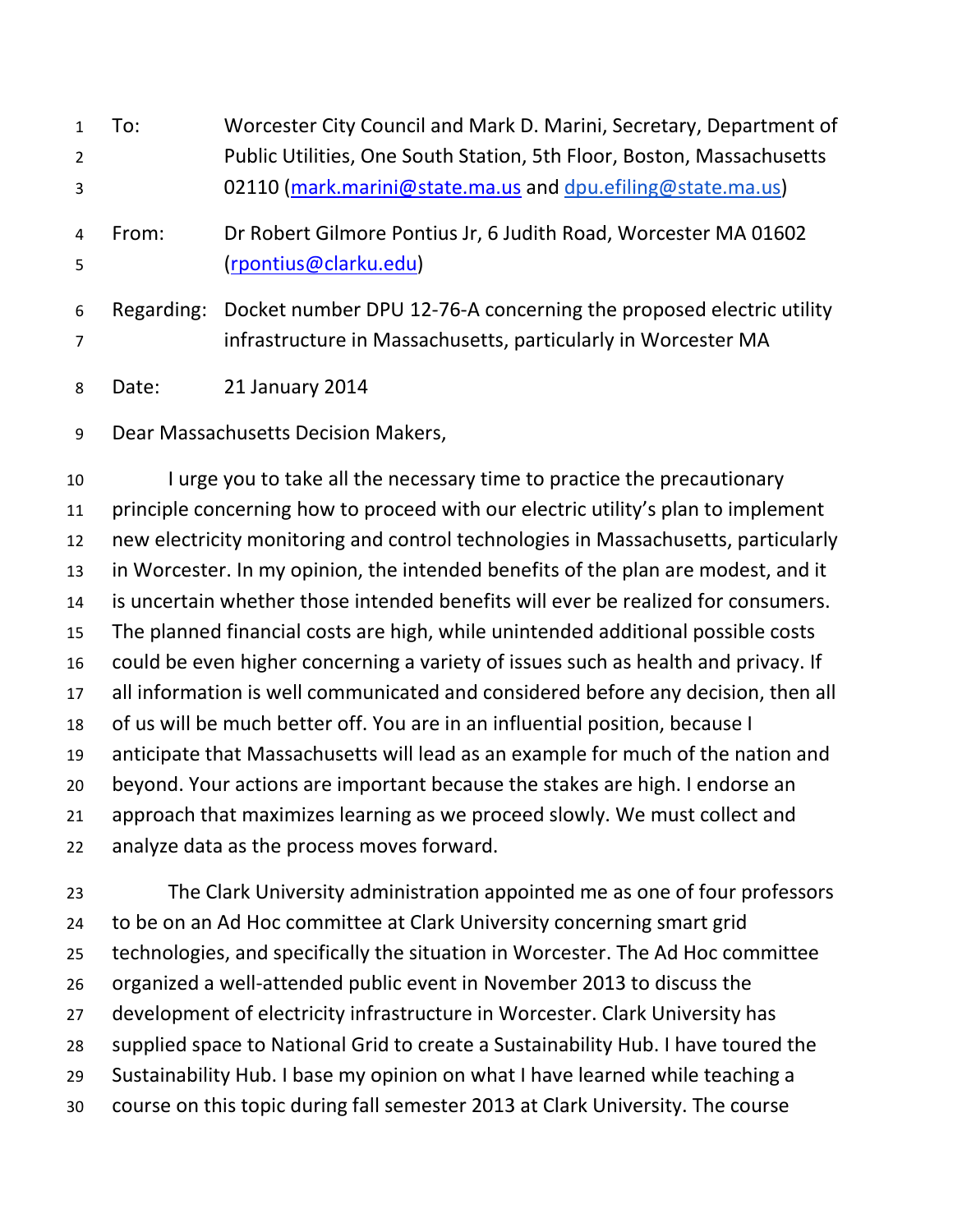included several guests, including a Vice President of National Grid. I write this letter to express my own opinions. I do not speak for Clark University, the Sustainability Hub, the Ad Hoc Committee, or students of my class. Those groups have members that hold a wide range of opinions.

I envision many possible scenarios. Let me express two plausible scenarios. The first is the scenario that describes the present trajectory. The second scenario represents my hopes.

In the first scenario, National Grid uses its substantial financial and political power to institute its present plan to install wireless communication technology without much awareness on the part of the public. The Sustainability Hub at Clark University continues to be used as a way to convince the Worcester community to adopt the wireless plan that National Grid has already designed. Some citizens of Worcester become sick, due to electromagnetic hypersensivity (EHS), but the citizens have no idea of why they are sick because the citizens are not properly informed concerning their level of exposure and the health risks of the deployed technology; furthermore medical professionals continue to be ignorant concerning EHS. The pattern of the Worcester experiment is replicated throughout the country. Eventually, so many people become sick that there is a national investigation. The national investigation concludes that the issue is complicated, so that there must be scientific investigations that require decades of research because the initial trial in Worcester had no plan to collect data. Eventually the data show that the health effects are a conglomeration of effects due to WiMAX towers, cell phones, cordless phones, Wi-Fi systems, laptops, baby monitors, smart meters, and several other devices that communicate wirelessly. Each of the manufactures of each device accuses the other device of causing the health harm, out of fear of legal lawsuit, while the public suffers. Eventually the federal government has an overall policy after decades of research. During these decades, opponents of National Grid continue to be a thorn in the side of National Grid, while public officials attempt to digest a litany of complicated points and counter-points in a confrontational manner.